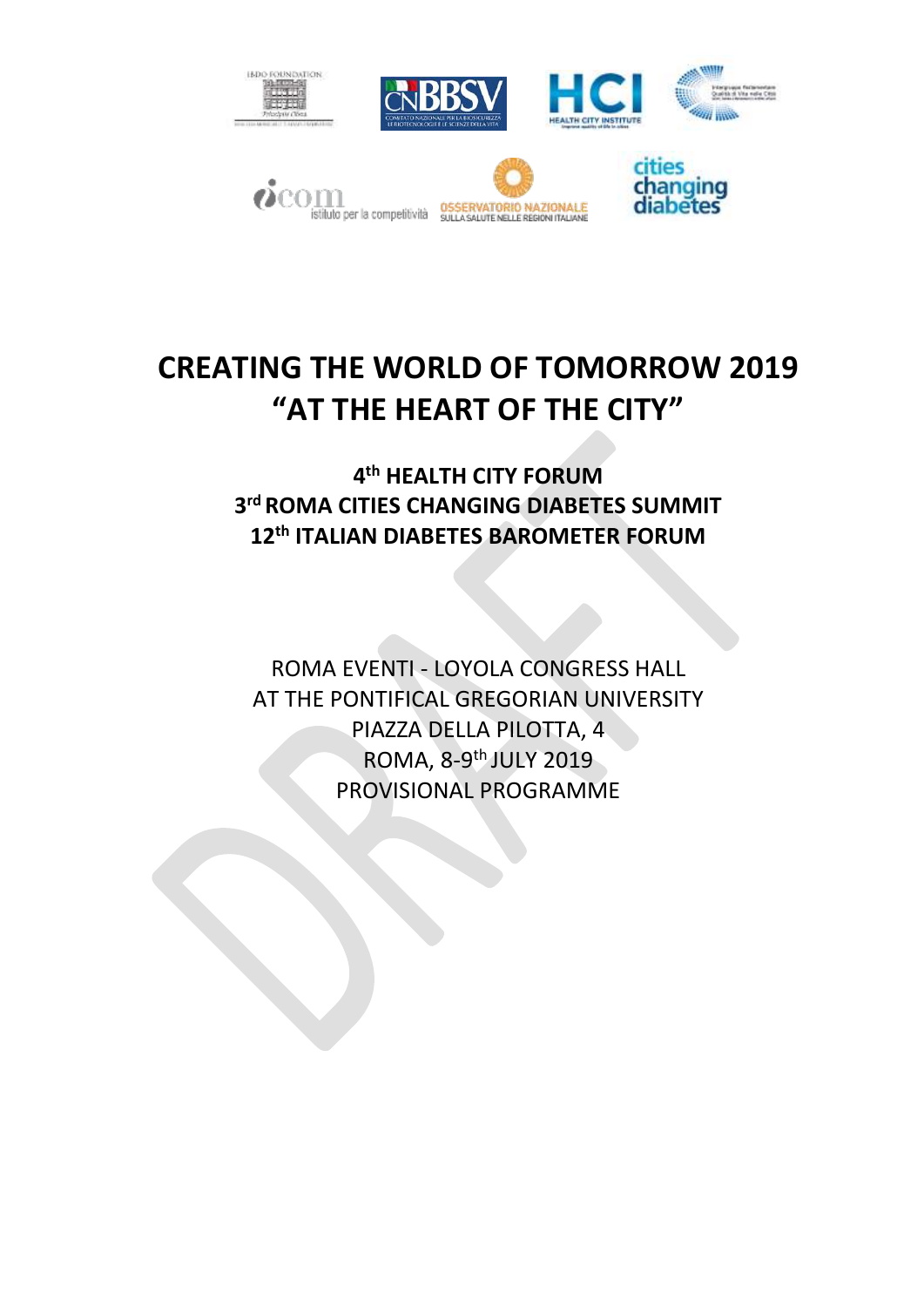

## **4 th HEALTH CITY FORUM 3 rd ROMA CITIES CHANGING DIABETES SUMMIT "From Urban Health to Urban Diabetes"**

8<sup>th</sup> July

## **14.00 REGISTRATION OF PARTICIPANTS** *FORUM MODERATORS AND FACILTATORS:*

Franco Di Mare, Journalist, Anchorman Daniela D'Onofrio, blogger Mario Pappagallo, Journalist, Director of URBES Antonia Varini, Journalist

## **14.30** *OPENING SESSION* **"CITY WILL SHAPE OUR FUTURE"**

#### **Introduce**

Andrea Lenzi, President Health City Institute and President National Committee for Biosafety, Biotechnology and Life Sciences of Prime Minister

#### **Institutional Addresses**

Giulia Grillo, Ministry of Health

Giancarlo Giorgetti, Undersecretary of State to the Presidency of the Council of Ministers Vincenzo Spadafora, Undersecretary of State to the Presidency of the Council of Ministers of Italy with delegation to Equal Opportunities and Youth

Simone Valente, Undersecretary of State to the Presidency of the Council of Ministers for the relations with Parliament

## *Government, Parliamentary, Regions and Cities perspective*

Armando Bartolazzi, Undersecretary of State, Ministry of Health

Roberto Pella, MP and President of the Parliament intergroup on quality of life in the cities, Vice President Vicar of Italian Municipalities Associations (ANCI)

Daniela Sbrollini, Senator and President of the Parliament intergroup on quality of life in the cities Enzo Bianco, President of the National Council of Italian Municipalities Associations (ANCI), Vice President of EU Committee of Regions

Alessio D'Amato, Assessor of Health Region Lazio

Pier Francesco Majorino, Health Deputy Mayor of Milano and Vice President Italian Healthy Cities Network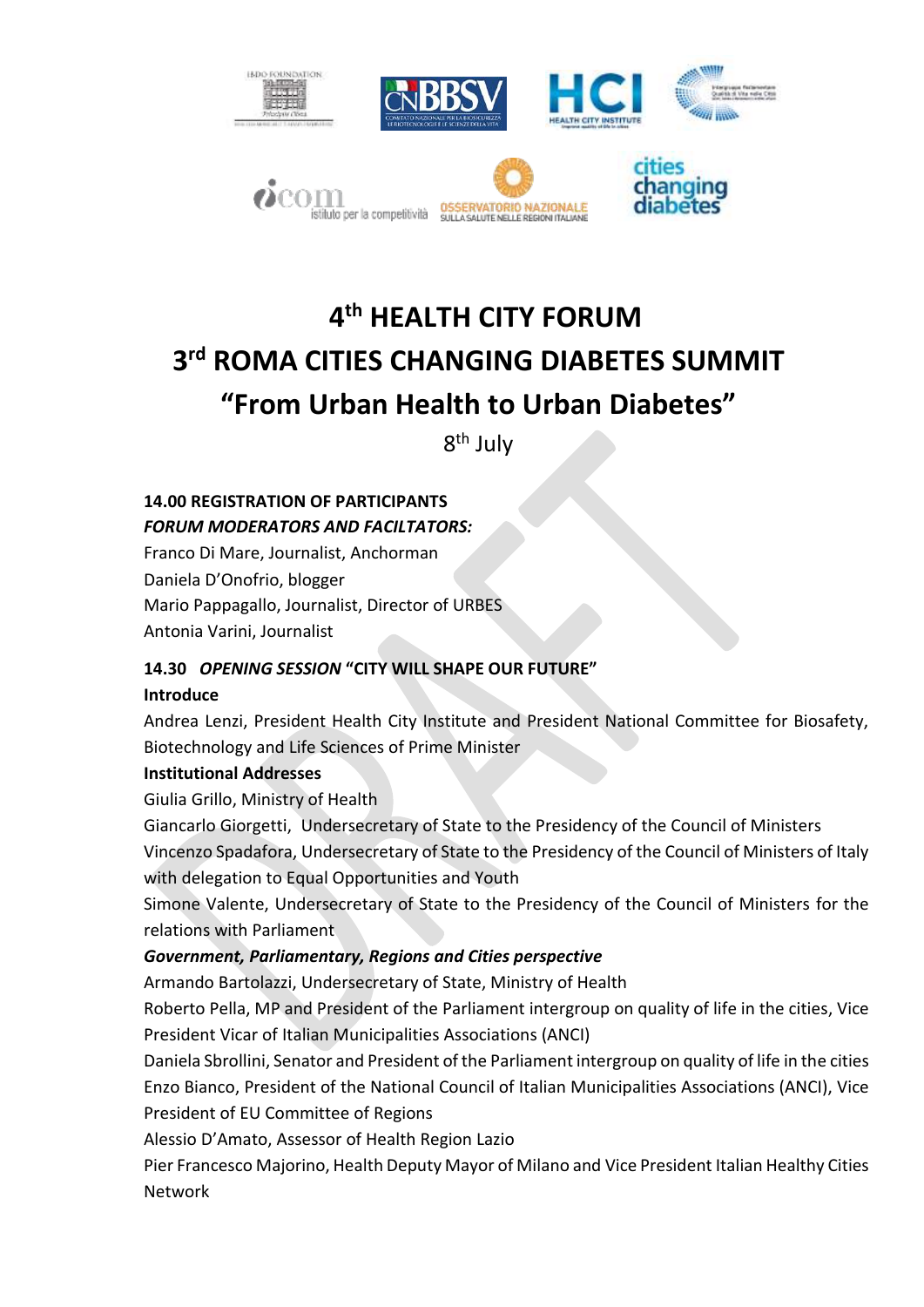

#### *Academic, Health Authorities, Citizen, Industry perspective*

Eugenio Gaudio, Rector of Roma Sapienza University, Vice President of Conference of Italian University Rectors

Antonio Gaudioso, Secretary General Cittadinanzattiva

Giuseppe Novelli, Rector of Roma Tor Vergata University

Giovanbattista De Sarro, Rector of University of Mgna Grecia

Silvio Brusaferro, Commissioner National Institute for Health (ISS)

Matt Regan, Senior Vice President of Region Europe Novo Nordisk

**15.15**

#### **"HEALTH CITY MANAGER: CORE COMPETENCES IN URBAN HEALTH MANAGEMENT "**

CHAIRMAN AND INTRODUCION: Carlo Signorelli, Member of EUPHA Executive council LECTURE: Walter Ricciardi, President of World Federation of Public Health Association (WFPHA) TAKE ACTION: Stefano Capolongo, President of EUPHA Urban Poolicy health

### **15.45 "THE IMPORTANCE OF STRONG PARTNERSHIPS WHEN IMPLEMENTING THE NEW URBAN HEALTH AGENDA"**

CHAIRMAN AND INTRODUCION: Francesco Zambon, Coordinator, Investment for Health and Development (HES) in Healthy Settings WHO

LECTURE: : Tobia Zevi, Associate research fellow - Global cities desk geoeconomia, global cities ISPI

#### TAKE ACTION

Chiara Spinato, Director General Health City Institute

#### *16.15 COFFEE BREAK*

## **16.30 CITIES CHANGING DIABETES SUMMIT**  *"CITIES CHANGING DIABETES: THINK GLOBALLY ACT LOCALLY"*

CHAIRMAN:

 David Napier, University College of London, Coordinator of Cities Changing Diabetes Francesco Dotta, President of Centre Study & Research of Health City Institute LECTURES:

- Steffen Nielsen, Director of Cities Changing Diabetes "Status of Cities Changing Diabetes in the World"
- Cai Chun, Msc, MPH, Executive Deputy Director of National Office for Diabetes Primary Healthcare, Shanghai Jiaotong University Affiliated Sixth People's Hospital "Ciitiee Changing Diabes roadmap in Shanghai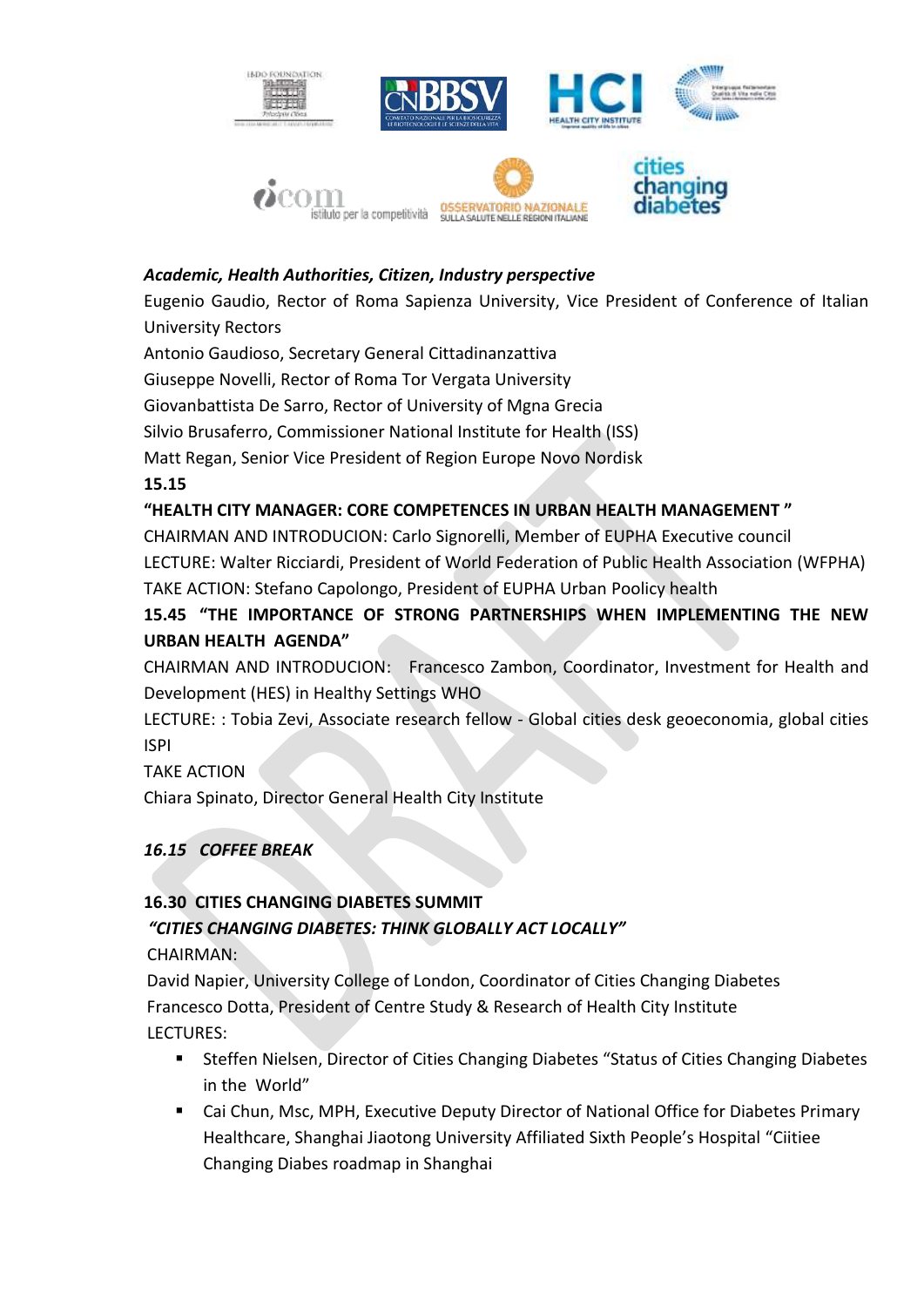

## **17.00 "ROMA CITIES CHANGING DIABETES: FROM MAPPING TO ACTION"**

### CHAIRMAN:

Giorgio Sesti, President FO.RI.SID

Renato Botti, General Director of Health, Region Lazio

INTRODUCE:

Andrea Lenzi, President of Health City Institute, Coordinator of Cities Changing Diabetes in Italy MAP:

Ketty Vaccaro, Director Welfare and Health CENSIS Foundation

Roberta Crialesi, Head of Health Department ISTAT

ACTION PLAN 2019/2022:

Marco Baroni, President of Italian Society for the Study of Diabetes (SID) Lazio Lina Delle Monache , President Federdiabete Lazio

Lelio Morviducci President of Italian Association of Clinical Diabetologists (AMD) Lazio

## **17.50** *MILANO CITIES CHANGING DIABETES:*

## *SOCIO-DEMOGRAPHIC AND CLINICAL EPIDEMIOLOGICAL DATA*

CHAIRMAN:

 Claudio D'Amario, General Director of Prevention at Italian Ministry of Health Nicoletta Musacchio, President AMD Foundation

MAP

- Michele Carruba, President of Milano Cities Changing Diabetes Executive Committee
- **E** Livio Luzi, President of Milano Cities Changing Diabetes Scientific Committee
- Antonio Russo, Department of Epidemiology ATS Milano Metropolitan City

## **18.20 ITALIAN ADVOCATES CITIES CHANGING DIABETES CITIES PRELIMINARY DATA**CHAIRMAN:

 Giuliano Barigazzi, Giuliano Barigazzi, Deputy Mayor for Health and Welfare, City of Bologna. Fabio Sturani, Head of Marche Presidency Secretariat

MAP

- **BARI: Francesco Giorgino, Vito Lepore**
- BOLOGNA: Giulio Marchesini, Paolo Pandolfi
- **TURIN: Giuseppe Costa, Ezio Ghigo**

C14+ PERSPECTIVE

Alessandro Cosimi, President of C14+ and Vice President Health City Institute

## **19.30 CHALLANGES AND ACTION TO CALL**

 Stefano da Empoli, President Institute for Competiveness and Vice President Health **City**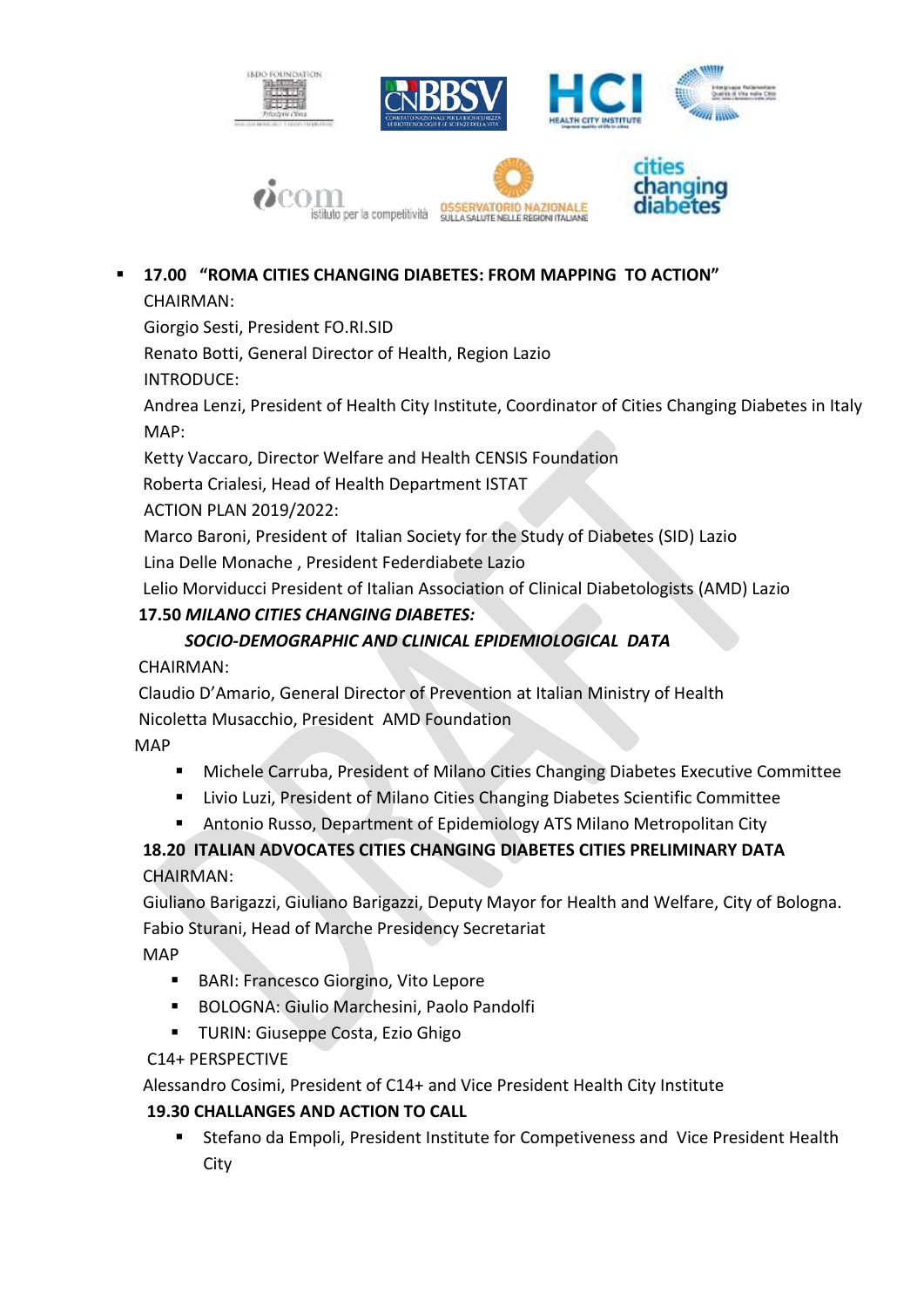

## **12th ITALIAN DIABETES BAROMETER FORUM**

## 9<sup>th</sup> of July

#### **08.30 REGISTRATION OF PARTICIPANTS**

*FORUM MODERATORS:*

Daniela D'Onofrio, Blogger

Diego Freri, Communicator

Maria Rita Montebelli, MD and Journalist

Mario Pappagallo, Journalist, Director of Urbes

#### **09.00 WELCOME ADDRESSES & BAROMETER HONOURS 2019**

Renato Lauro, President IBDO Foundation

Raffaele Calabrò, Rector University Campus Biomedico of Rome

Giuseppe Paolisso, Rector University "Luigi Vanvitelli" of Naples

Vincenzo Scotti, President of Link Campus University

Drago Vuina, General Manager & Corporate Vice President of Novo Nordisk Italy

#### **09.30 EUROPEAN DIABETES FORUM SESSION**

CHAIRMAN:

Simona Frontoni, President of Scientific Committee IBDO Foundation

Andrea Lenzi, President Health City Institute and President FO.RI.SIE

#### **EUDF A CALL TO ACTION Lecture**

Joan Nolan, Executive Director EUDF

#### *Parliamentary point of view*

Hon Roberto Pella, MP Member of Italian Parliament and President of the Parliament intergroup on quality of life in the cities

Right Hon Keith Vaz MP UK Parliament, Chair All-Party Parliamentary Group for Diabetes

#### *Scientific Societies and Patient Association point of view*

Claudio Cricelli, President of Italian College of General Practitioners (SIMG)

Domenico Mannino, President of Italian Association of Clinical Diabetologists (AMD)

Francesco Purrello, President of Italian Society for the Study of Diabetes (SID)

Concetta Suraci, President Diabete Italia

*Trade Associations point of View*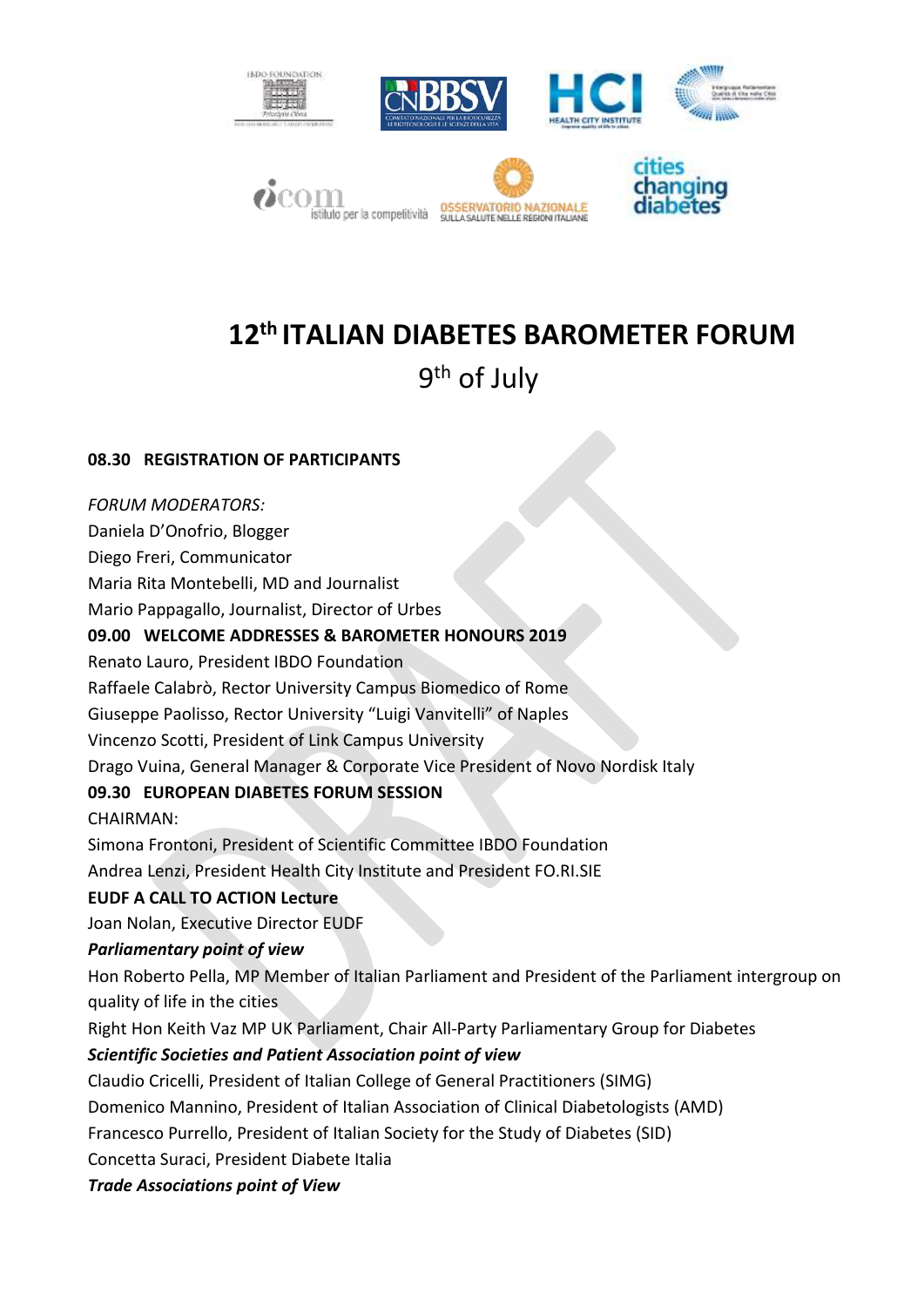

Enrica Giorgetti, General Director of Farmindustria

Troels Vingtoft Rye-Andersen. Co- Chair European Federation of Pharmaceutical Industries-EFPIA Diabetes Group

#### **Conclusion**

Stefano del Prato, President of European Foundation for the Study of Diabetes (EFSD)

### **11.00 "DIABETES IS A CARDIOVASCULAR DISEASE? "**

CHAIRMAN:

Francesco Dotta, University of Siena, Secretary General of IBDO Foundation

Riccardo Candido, A.A.S. 1 Triestina, Italian Association of Clinical Diabetologists (AMD) INTRODUCE:

Agostino Consoli, University of Chieti, President-elected of Italian Society for the Study of Diabetes (SID)

LECTURE:

Francesco Cosentino, Karolinska Institutet, "Diabetes Guidelines: new evidence and future changes"

## **11.30 PRESENTATION OF ITALIAN DIABETES BAROMETER REPORT 2019**

CHAIRMAN:

Graziano Di Cianni, AUSL Nord Ovest, Italian Association of Clinical Diabetologists (AMD)

Paolo Sbraccia Vice President of IBDO Foundation

INTRODUCTION

Domenico Cucinotta, University of Messina, Coordinator of Italian Diabetes Barometer Report PRESENTATION OF BAROMETER REPORT:

Antonio Nicolucci, Director of CORESEARCH

Roberta Crialesi, Head of Health Department ISTAT

PANELLISTS:

Alfonso Bellia IBDO Foundation, Amodio Botta Italian Association of Clinical Diabetologists (AMD), Davide Lauro, University of Roma Tor Vergata, Gerado Medea Italian College of General Practitioners (SIMG), Gianluca Perseghin Italian Society for the Study of Diabetes (SID)

## 12.30 **PRESENTATION OF THE IDF SURVEY "TAKING DIABETES TO HEART"**

CHAIRMAN:

Salvatore Caputo Catholic University of Rome, Paolo Di Bartolo President Elect of AMD, Salvatore PRESENTATION:

Enzo Bonora, University of Verona

#### **13.00 LIGHT LUNCH**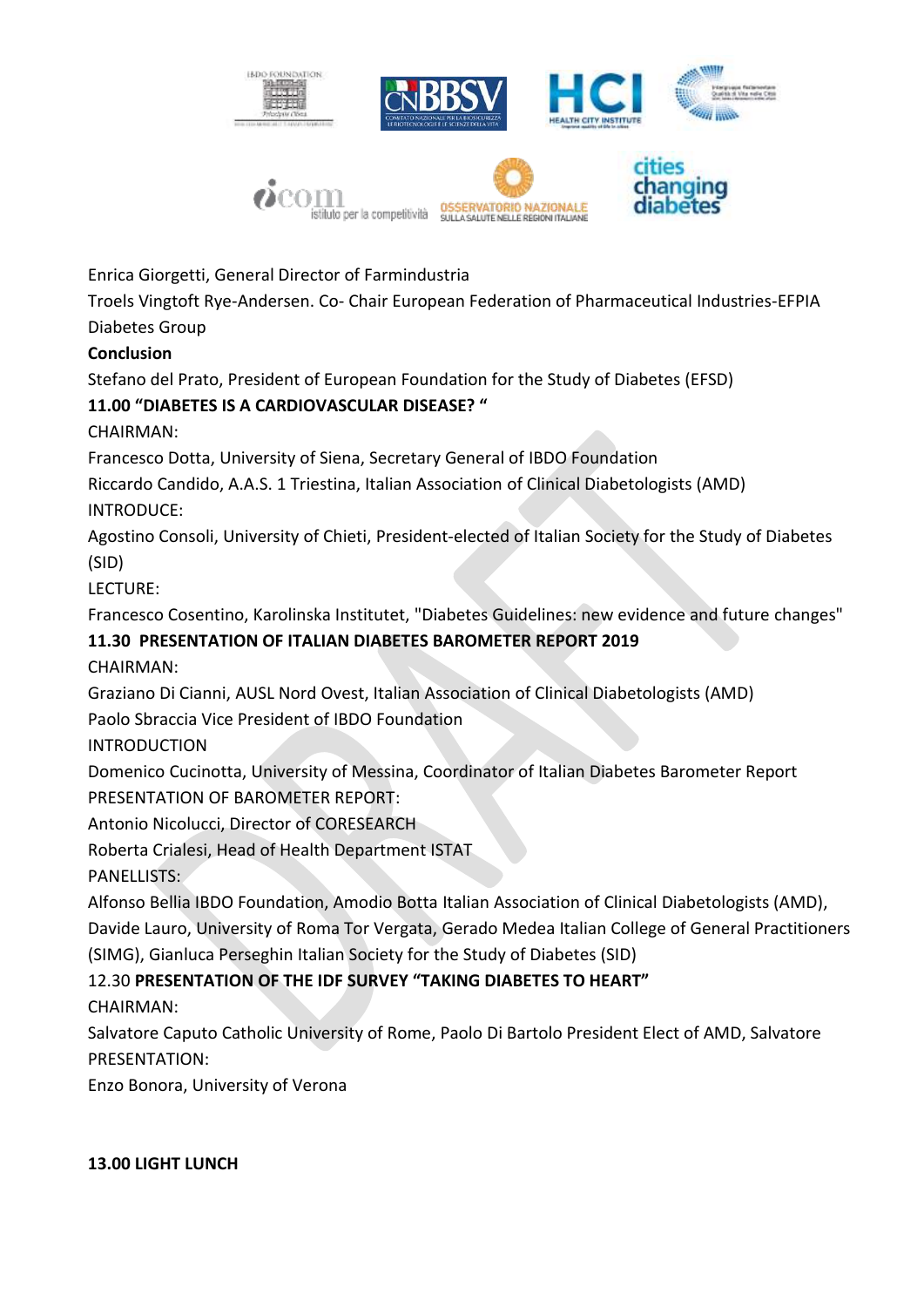

#### **14.00 PATIENT SUMMIT**

**"TEN YEARS OF THE MANIFESTO OF THE RIGHTS AND DUTIES OF THE PERSON WITH DIABETES"** CHAIRMAN: Emanuela Baio, Former Senator and President of National Committee for the rights people with Diabetes Paola Pisanti, President of the National Diabetes Committee, Ministry of Health **INTRODUCE** Massimo Massi Benedetti, President, Hub for International Health Research

PANNELISTS: Albino Bottazzo, FAND Antonio Cabras, FDG Marcello Grussu, ANIAD Aurora Katemaier, ARD Italia Giovanni Lamenza, AGD Italia Carolina Larocca, OSDI Francesca Moccia, Cittadinanzattiva Stefano Nervo, Diabete Forum Patrizia Oldrati, Sostegno 70 Raffaele Scalpone, AID

#### **15.30 CONCLUSION**

Simona Frontoni, President of Scientific Committee IBDO Foundation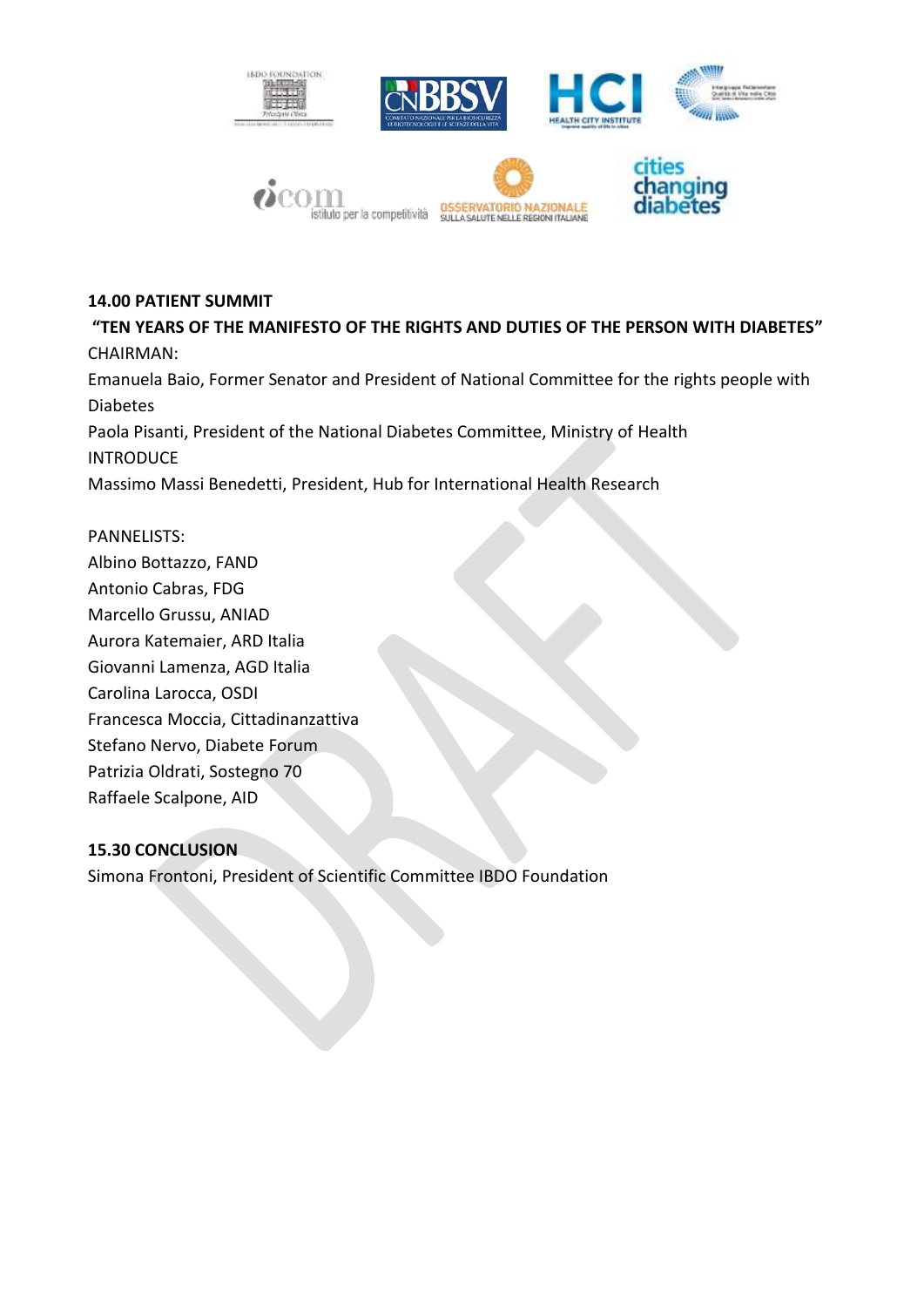

#### **Forum Organizing Committee**

Stefano da Empoli, Renato Lauro, Andrea Lenzi, Giuseppe Novelli, Roberto Pella, Walter Ricciardi, Daniela Sbrollini

#### **Forum Scientific and Technical Committee**

Alessandro Cosimi, Francesco Dotta, Simona Frontoni, Antonio Gaudioso, Gerardo Medea, Antonio Nicolucci, Federico Spandonaro, Chiara Spinato, Ketty Vaccaro

#### **Organizing Secretariat**

4Educational Srl Via R. Venuti, 73 - Roma Tel.: 06/97605630 Fax: 06/97605650 Email: info@4educational.it

#### **Institutional Secretariat**

Fondazione Charta Via Visconti di Modrone, 18 - Milano Tel.: 02/36558892 Email: charta@fondazionecharta.org

#### **Press Office**

HCC - Diego Freri, Laura Fezzigna Viale A. Doria, 14 - Milano Email: diego.freri@hcc-milano.com Email: [laura.fezzigna@hcc-milano.com](mailto:laura.fezzigna@hcc-milano.com)

#### **Logistics services**